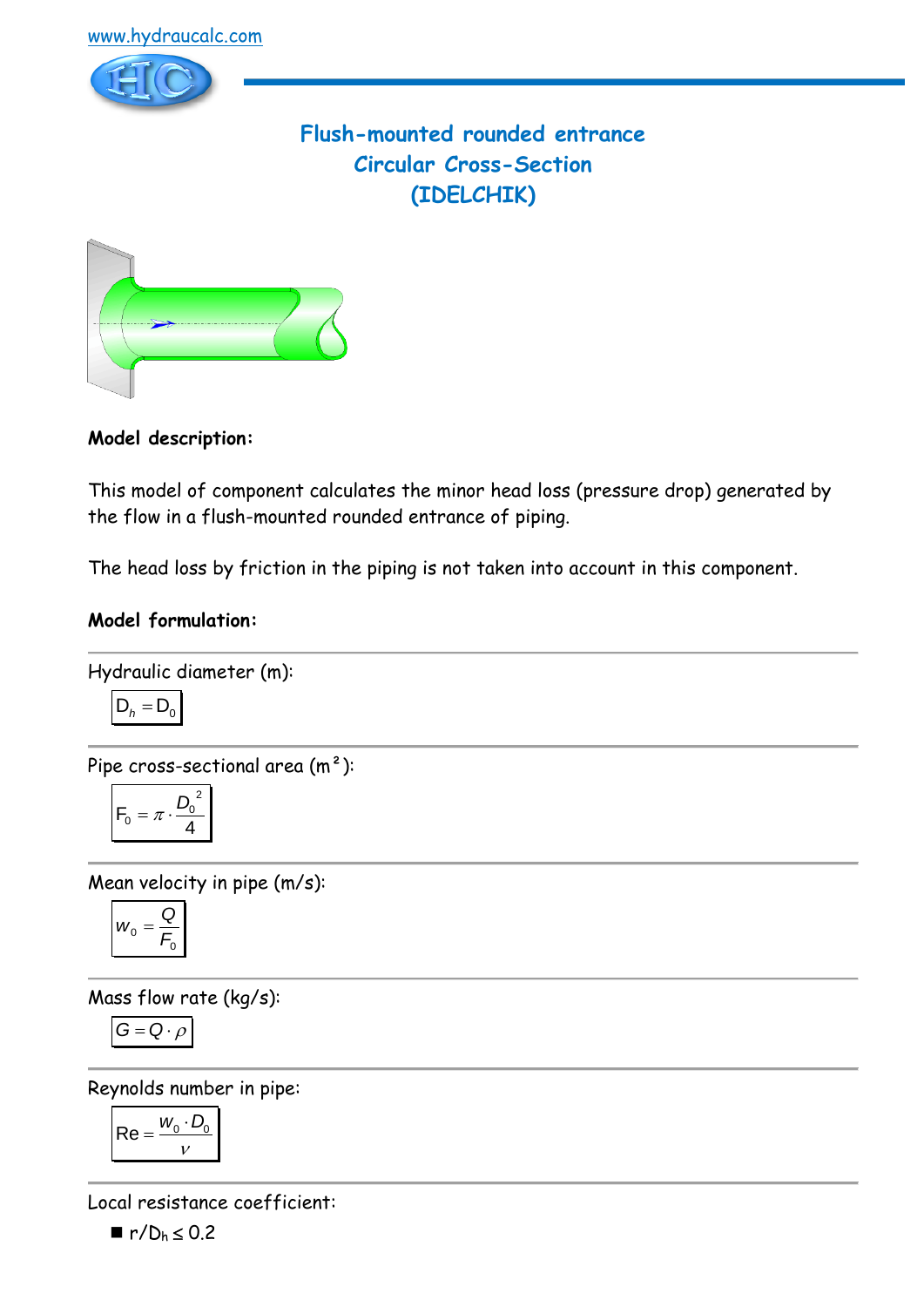

([1] diagram 3.4)

Total pressure loss coefficient (based on mean velocity in pipe):

$$
\zeta = \zeta_{\text{loc}}
$$

Total pressure loss (Pa):

$$
\Delta P = \zeta \cdot \frac{\rho \cdot w_0^2}{2}
$$

Total head loss of fluid (m):

$$
\Delta H = \zeta \cdot \frac{w_0^2}{2 \cdot g}
$$

Hydraulic power loss (W):

 $Wh = \Delta P \cdot Q$ 

#### **Symbols, Definitions, SI Units:**

- D<sup>h</sup> Hydraulic diameter (m)
- D<sup>0</sup> Pipe diameter (m)
- $F_0$  Pipe cross-sectional area  $(m^2)$
- $Q$  Volume flow rate  $(m^3/s)$
- $w_0$  Mean velocity in pipe  $(m/s)$
- G Mass flow rate (kg/s)